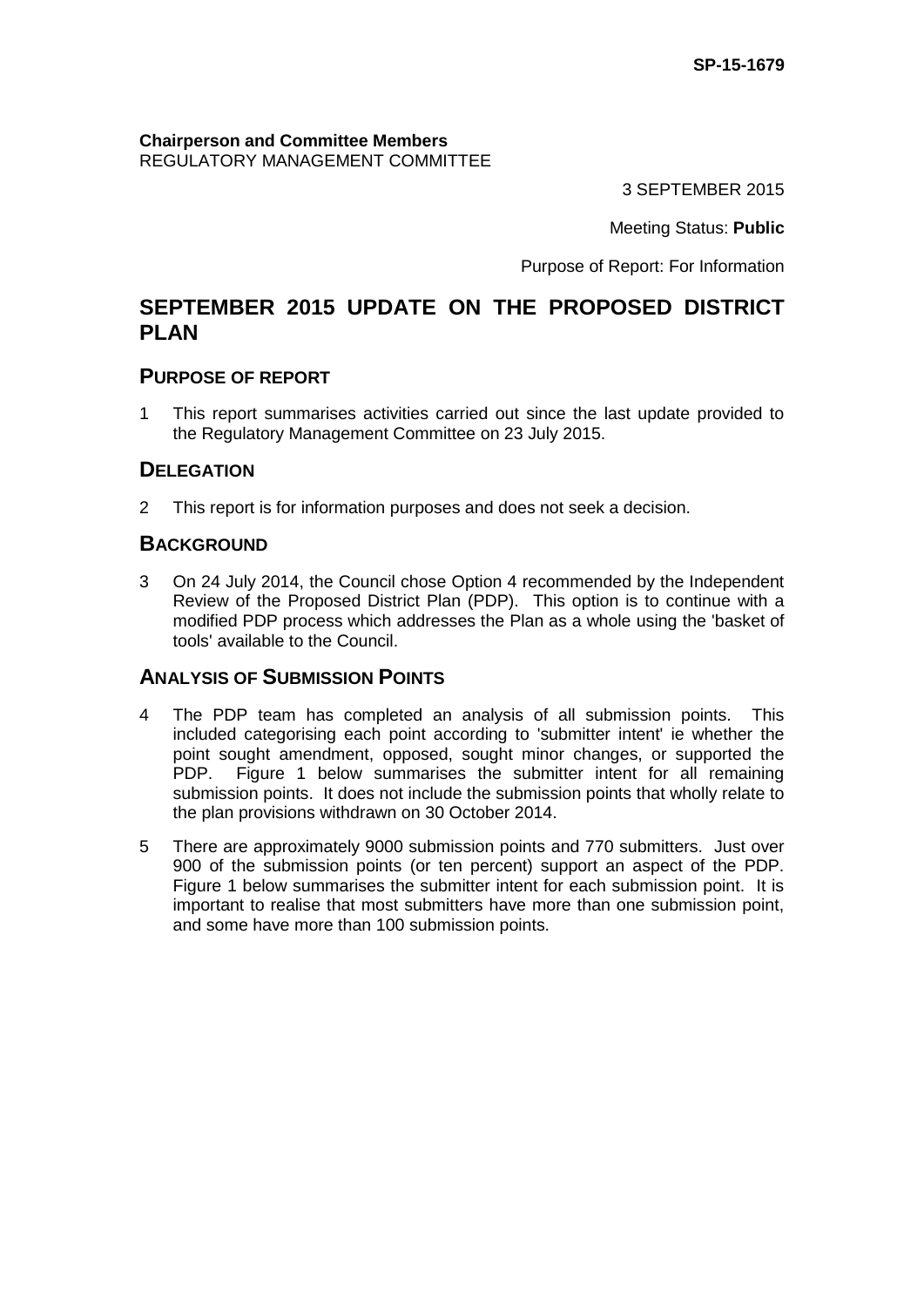

6 The analysis also identified the position recommended by Council officers or consultants as at 15 June 2015 (and documented in the Submitter Engagement Version of the PDP) for each submission point. This is summarised in figure 2 below.





# **Officers Position All of Plan**

7 As at 15 June and release of the SEV, over 4,500 submission points were proposed to be fully or partially accepted by Council. The Engagement Plan dated 28 May 2015 included Key Performance Indicators(KPI) for the PDP and the first KPI was to "maximise resolution of submissions prior to the pre-hearing stage of the PDP process". As at the 15 June, an "Excellent" outcome rating has been achieved for this KPI. As engagement activities and work continue through to pre-hearings, it is likely that the number of fully and partially accepted submission points will increase.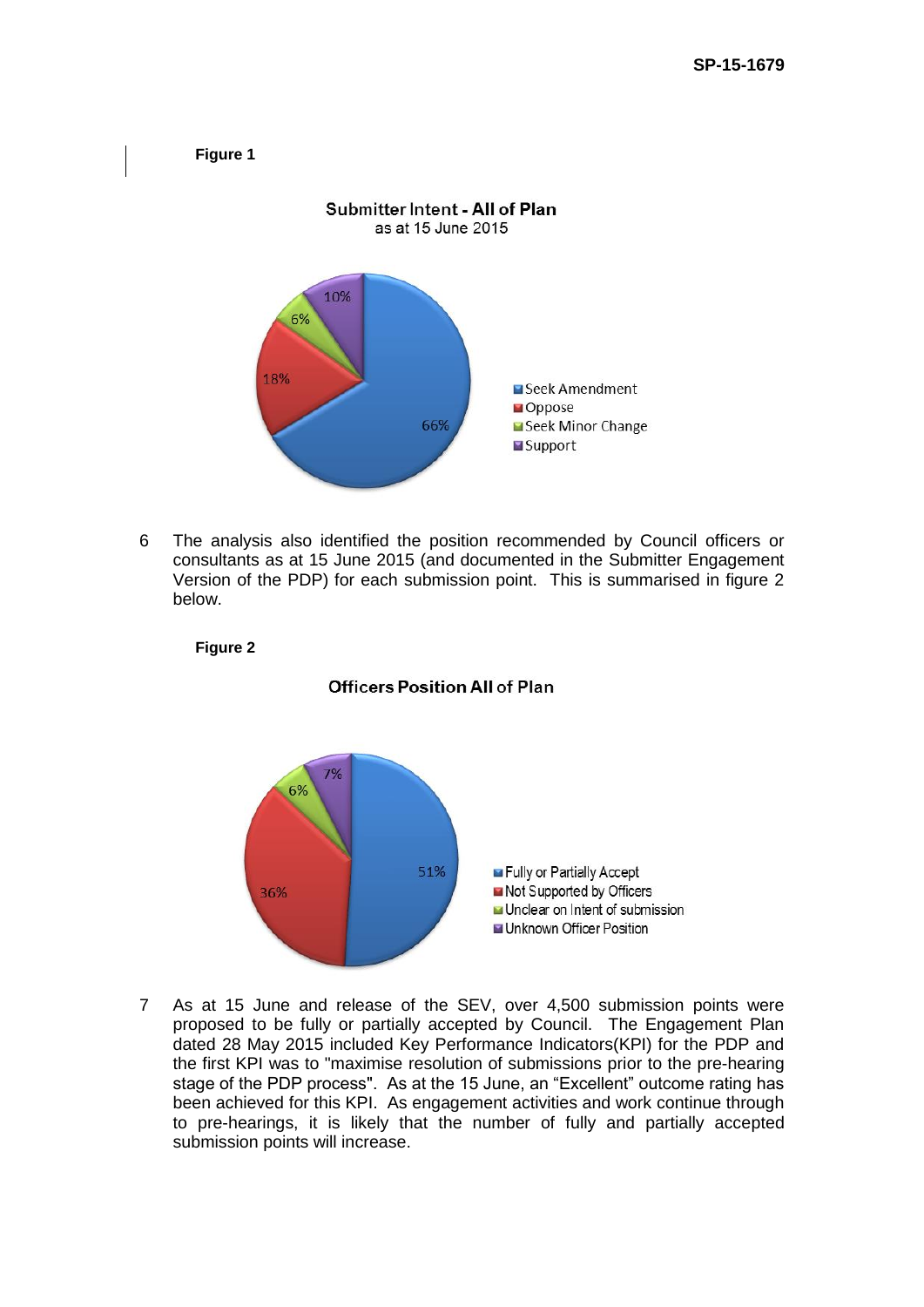8 The category of 'Unknown Officer Position' in figure 2 indicates that there is ongoing analysis and work to be completed before an officer position can be determined for these submission points. The officer position on some submission points will change over time, as additional information is obtained. This could result from the submitter providing further information or from additional technical work done for the Council. It is anticipated that the analysis of the officers' position will be updated closer to the hearing time.

#### **ENGAGEMENT ACTIVITIES**

9 The following table lists the external engagement activities that have taken place since the last update which recorded activities up to 2 July 2015.

| <b>Date</b> | <b>Who</b>                                                              | <b>Chapter / topic</b>                           |
|-------------|-------------------------------------------------------------------------|--------------------------------------------------|
| 7 July      | Rural submitter                                                         | 7 - Rural zones                                  |
| 7 July      | Rural submitter                                                         | 7 - Rural zones                                  |
| 8 July      | Individual submitter                                                    | 3 & 4 Natural and<br><b>Coastal environments</b> |
| 8 July      | <b>Greater Wellington Regional Council</b>                              | 2 - Objectives & 10 -<br>Historic heritage       |
| 9 July      | Individual submitter<br>Friends of Te Hapua Dunes                       | 3 - Natural environment<br>and 9 - Hazards       |
| 9 July      | Rural submitter                                                         | 3 - Natural environment                          |
| 10 July     | <b>Federated Farmers</b>                                                | 3 - Natural environment                          |
| 13 July     | Individual submitter (phone call)                                       | 9 - Hazards                                      |
| 14 July     | Maypole Environmental Ltd                                               | 9 - Hazards & 10 -<br>Historic heritage          |
| 17 July     | <b>Greater Wellington</b>                                               | 9 - Hazards                                      |
| 22 July     | <b>Rural submitter</b>                                                  | 11 - Infrastructure                              |
| 22 July     | NZ ART (Amateur Radio Transmitters Inc)<br>Kapiti Amateur Radio Society | 12 - General provisions                          |
| 28 July     | Department of Conservation                                              | 2 - Objectives, 8 - Open<br>space, 9 - Hazards   |
| 29 July     | <b>Greater Wellington Regional Council</b>                              | Mapping                                          |
| 29 July     | <b>Federated Farmers</b>                                                | Non-regulatory<br>methods                        |
| 3 August    | <b>Rural submitter</b>                                                  | 3 - Natural environment<br>& 7 - Rural zones     |
| 4 August    | Rural submitter                                                         | 7 - Rural zones                                  |
| 4 August    | <b>Rural submitter</b>                                                  | 7 - Rural zones                                  |
| 4 August    | NZ Heavy Haulage - House movers                                         | 5 - Living zones                                 |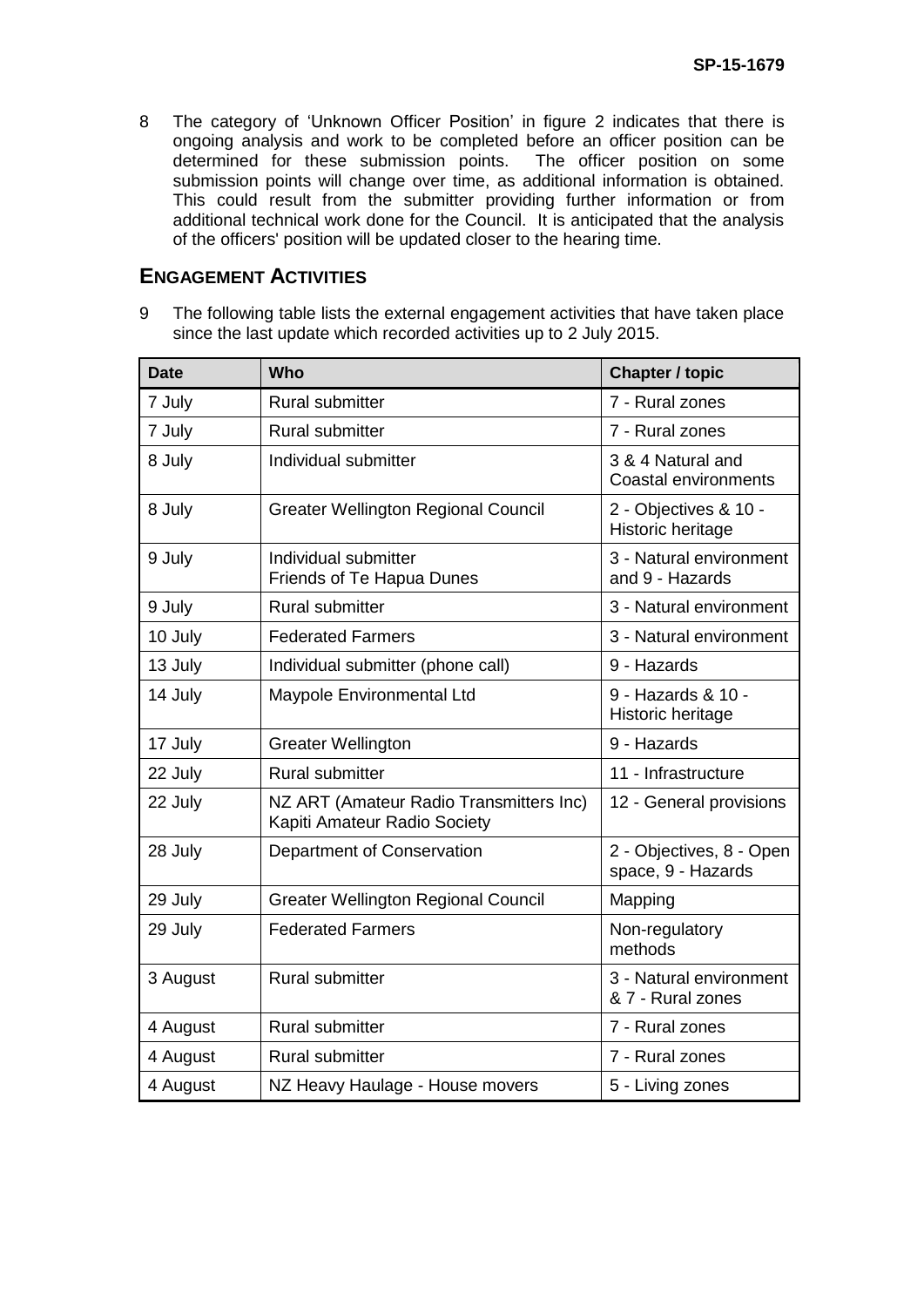| <b>Date</b> | Who                          | <b>Chapter / topic</b>                                                                                       |
|-------------|------------------------------|--------------------------------------------------------------------------------------------------------------|
| 4 August    | Horticulture NZ              | 1- Intro & Interpretation,<br>2 - Objectives, 3 -<br>Natural environment, 7-<br>Rural zones & 9 -<br>Hazards |
| 5 August    | Department of Conservation   | 3 & 4 Natural and<br>Coastal environments                                                                    |
| 6 August    | <b>Rural submitter</b>       | 7 - Rural zones                                                                                              |
| 6 August    | Submitter                    | 5 - Living zones                                                                                             |
| 7 August    | Rural submitter              | 3 - Natural environment<br>& 7 - Rural zones                                                                 |
| 10 August   | Submitter                    | 2 - Objectives, 5 -<br>Living zones                                                                          |
| 12 August   | <b>Rural Issues Group</b>    | Landscapes                                                                                                   |
| 13 August   | Ministry for the Environment | <b>Financial contributions</b>                                                                               |

10 Figure 3 below shows the number of submitter meetings per chapter that have occurred, or are scheduled to occur, since the release of the SEV on 15 June 2015. Some meetings cover more than one chapter.



11 Figure 4 below shows the total number of submitter meetings that have occurred per month since the release of the SEV.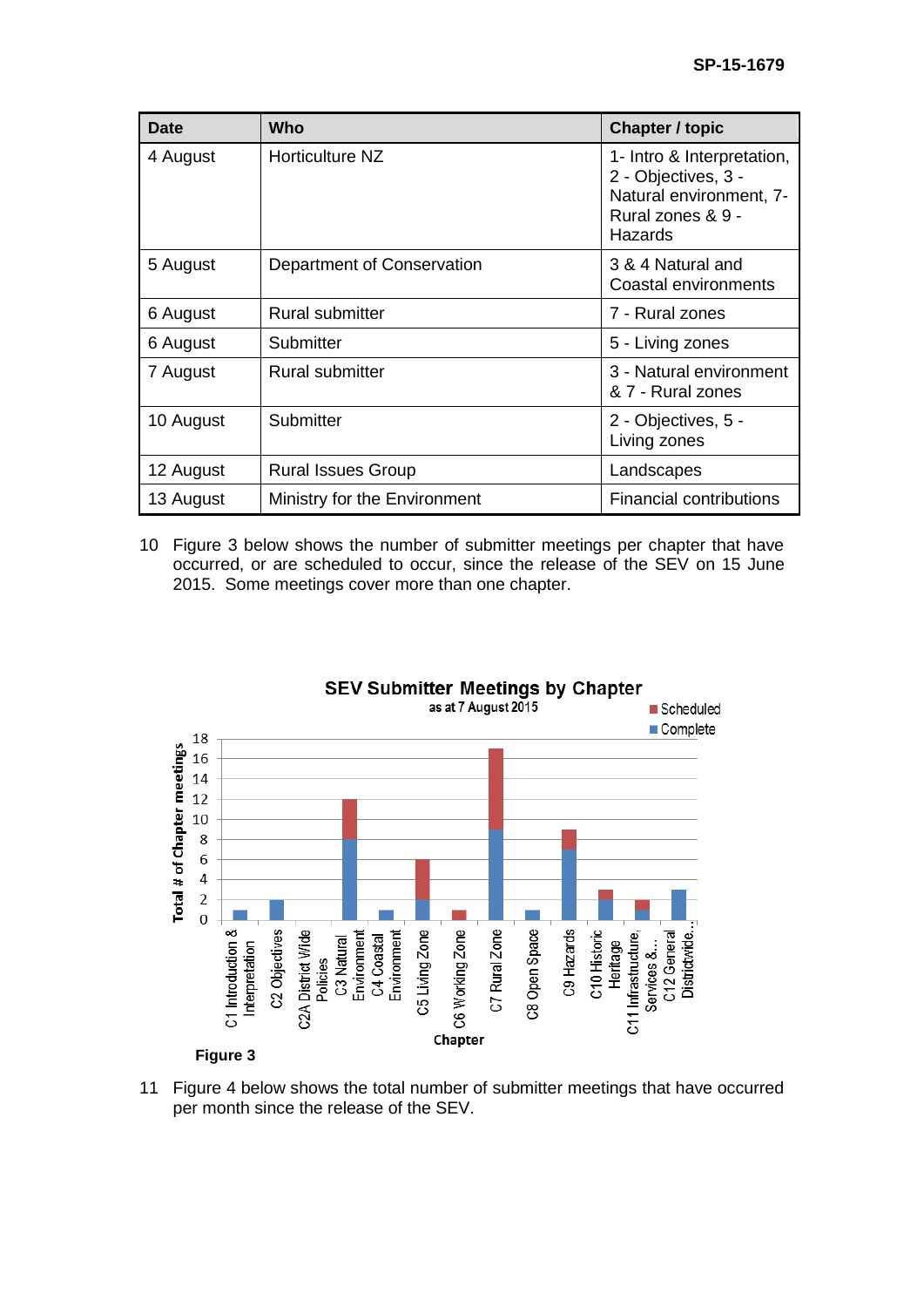#### **Completed Submitter Meetings by month** as at 7 Aug 2015



#### **Figure 4**

- 12 Feedback given by submitters at these meetings is that they are dissatisfied with the length of time and process of the PDP until the 15 June. However, submitters are acknowledging that the SEV is generally an improvement. Most submitters who have met with Chapter Leads to date have been satisfied with the meeting process and discussion.
- 13 The PDP team has also been receiving public feedback in response to the early engagement on a possible Urban Trees Variation.

## **OTHER ACTIVITIES**

- 14 Other activities undertaken by the PDP team since the last update include:
	- Report to the Environment and Community Development Committee recommending lodgement of a Council submission to the proposed National Environment Standard on plantation forestry. Lodgement of the submission.
	- Report to Council meeting of 11 August on issues and options for a potential urban tree variation.
	- Start of review of the Proposed Natural Resources Plan notified 31 July, and closing for submission on 25 September. A briefing to councillors is programmed for 3 September. This will be followed by an officer's report recommending matters which could be supported or opposed in a Council submission.

### **CONSIDERATIONS**

Policy considerations

15 There are no policy considerations that need to be referenced.

#### Legal considerations

16 There are no legal considerations that need to be referenced. Simpson Grierson provided legal input into the preparation of the Submitter Engagement Version of the PDP and will continue to do so as required.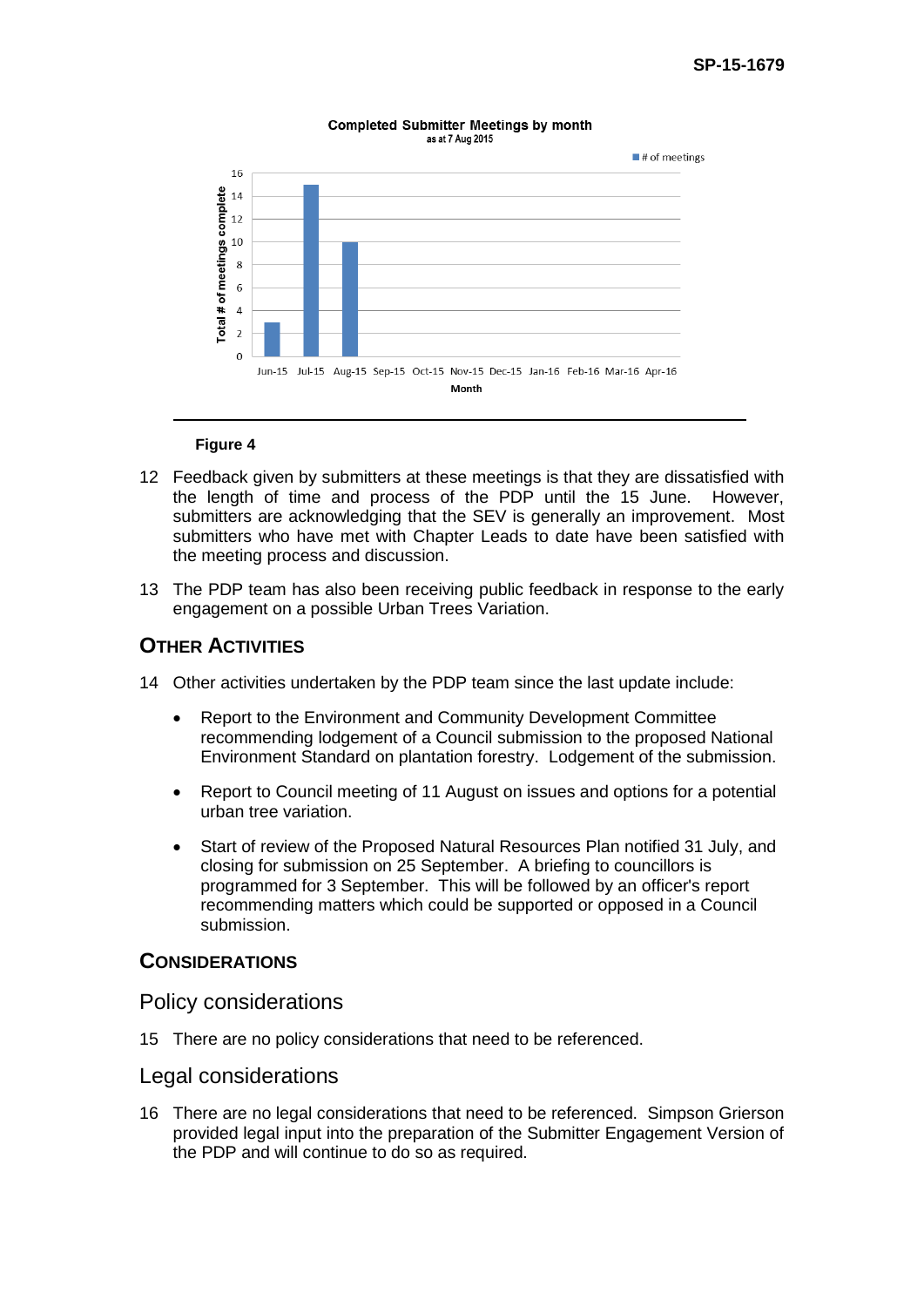## Financial considerations

17 Costs are within budget for the 2015/16 financial year.

## Implementation plan update

18 The implementation plan is attached as Attachment 1.

## Tāngata whenua considerations

19 There are no specific tāngata whenua considerations in this update report.

## **SIGNIFICANCE AND ENGAGEMENT**

## Degree of significance

20 The PDP is now in the statutory phase between the close of submissions and the commencement of hearings. As the PDP process has already been adopted by the Council this report has a low degree of significance.

## Engagement

21 The PDP implementation plan (refer to Attachment 1) provides for additional submitter engagement and prehearing meetings which are not required under the RMA. The submitter engagement phase is specifically identified in the implementation plan and runs until March 2016. Submitters who wish to provide written feedback to the Submitter Engagement Version are being encouraged to do so by the end of September 2015.

## Publicity and communications

22 There is a Communications Plan for the PDP. In line with this, a brief PDP Update Newsletter was provided to submitters in late July. The update summarised the key messages about the submitter engagement process from the previous update and noted that submitters needed to get back to Council with written comments on the SEV by the end of September.

## **RECOMMENDATIONS**

23 That the Regulatory Management Committee notes report SP-15-1679.

| Report prepared by              | <b>Approved for</b><br>submission            | <b>Approved for</b><br>submission                |
|---------------------------------|----------------------------------------------|--------------------------------------------------|
| Katherine Dorofaeff             | <b>Kevin Currie</b>                          | <b>Stephen McArthur</b>                          |
| <b>Principal Policy Planner</b> | Group Manager,<br><b>Regulatory Services</b> | Group Manager,<br><b>Strategy &amp; Planning</b> |

## **ATTACHMENTS**

1 PDP Implementation Plan